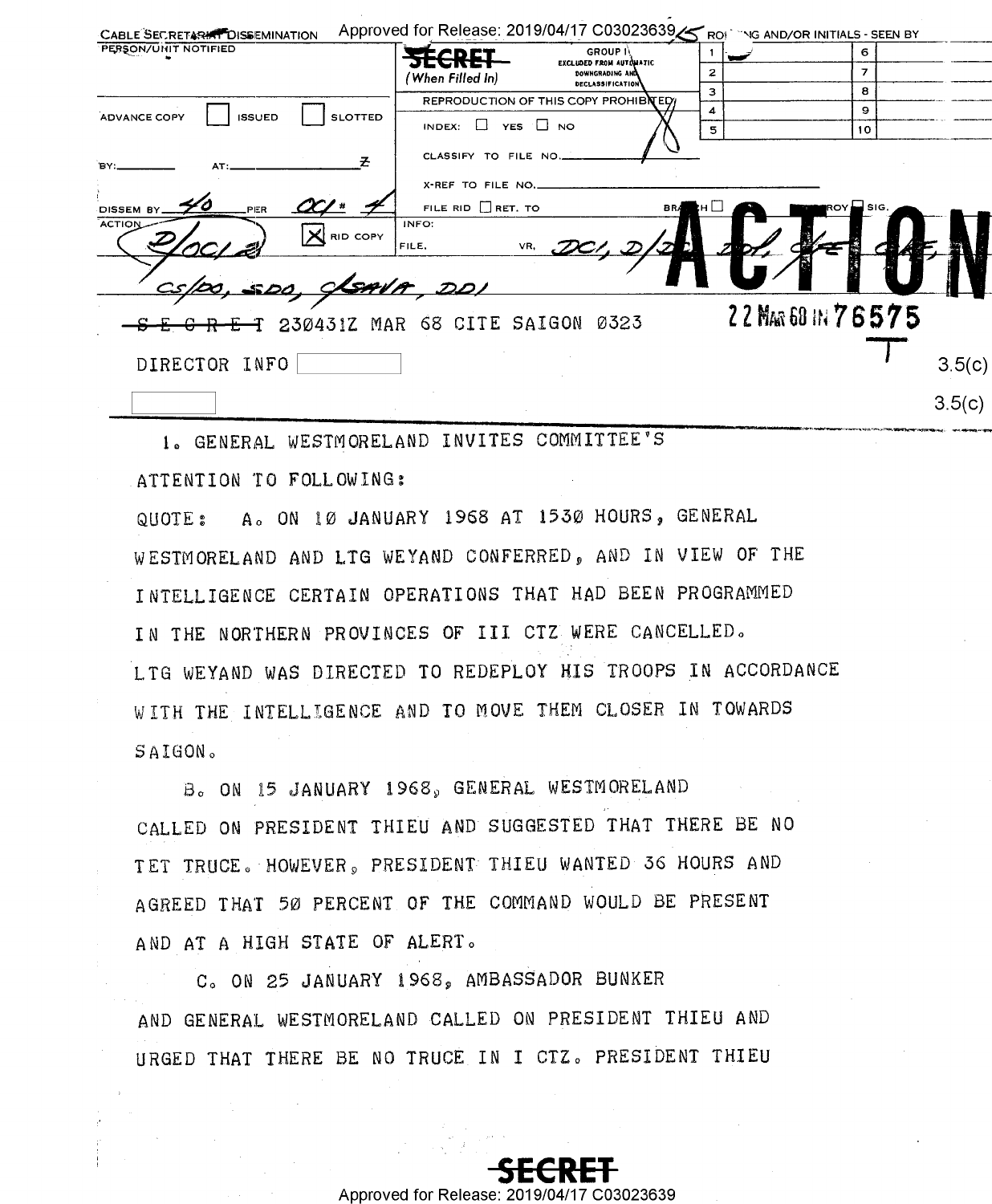| PERSON/UNIT NOTIFIED                                                                                                                                                                                                                                                                                                                                                                                                                                                               | <del>SECRET</del>           | GROUP 1                              | $\mathbf{1}$                                                                                        | 6                                                                                                                                                                           |                                                                           |
|------------------------------------------------------------------------------------------------------------------------------------------------------------------------------------------------------------------------------------------------------------------------------------------------------------------------------------------------------------------------------------------------------------------------------------------------------------------------------------|-----------------------------|--------------------------------------|-----------------------------------------------------------------------------------------------------|-----------------------------------------------------------------------------------------------------------------------------------------------------------------------------|---------------------------------------------------------------------------|
|                                                                                                                                                                                                                                                                                                                                                                                                                                                                                    |                             | <b>EXCLUDED FROM AUTOMATIC</b>       |                                                                                                     |                                                                                                                                                                             |                                                                           |
|                                                                                                                                                                                                                                                                                                                                                                                                                                                                                    | (When Filled In)            | DOWNGRADING AND<br>DECLASSIFICATION  | $\overline{2}$<br>з                                                                                 | $\overline{7}$                                                                                                                                                              |                                                                           |
| <b>ADVANCE COPY</b><br><b>ISSUED</b><br><b>SLOTTED</b>                                                                                                                                                                                                                                                                                                                                                                                                                             |                             | REPRODUCTION OF THIS COPY PROHIBITED | $\blacktriangleleft$                                                                                | 8<br>9                                                                                                                                                                      |                                                                           |
|                                                                                                                                                                                                                                                                                                                                                                                                                                                                                    | INDEX: $\Box$ YES $\Box$ NO |                                      | $5^{\circ}$                                                                                         | 10 <sub>1</sub>                                                                                                                                                             |                                                                           |
| こころ<br>$\frac{1}{\sqrt{2}}$ BY:<br>AT:                                                                                                                                                                                                                                                                                                                                                                                                                                             | CLASSIFY TO FILE NO.        |                                      |                                                                                                     |                                                                                                                                                                             |                                                                           |
|                                                                                                                                                                                                                                                                                                                                                                                                                                                                                    | X-REF TO FILE NO.           |                                      |                                                                                                     |                                                                                                                                                                             |                                                                           |
| DISSEM BY_<br>PER.                                                                                                                                                                                                                                                                                                                                                                                                                                                                 | FILE RID $\Box$ RET. TO     |                                      | BRANCH                                                                                              | DESTROY SIG.                                                                                                                                                                |                                                                           |
| <b>ACTION</b><br><b>RID COPY</b>                                                                                                                                                                                                                                                                                                                                                                                                                                                   | INFO:                       |                                      |                                                                                                     |                                                                                                                                                                             |                                                                           |
|                                                                                                                                                                                                                                                                                                                                                                                                                                                                                    | FILE,                       | VR.                                  |                                                                                                     |                                                                                                                                                                             |                                                                           |
|                                                                                                                                                                                                                                                                                                                                                                                                                                                                                    |                             |                                      |                                                                                                     |                                                                                                                                                                             |                                                                           |
|                                                                                                                                                                                                                                                                                                                                                                                                                                                                                    |                             |                                      |                                                                                                     |                                                                                                                                                                             |                                                                           |
| PAGE 2 SAIGON 0323-5 E-C                                                                                                                                                                                                                                                                                                                                                                                                                                                           |                             |                                      |                                                                                                     |                                                                                                                                                                             |                                                                           |
| AGREED.                                                                                                                                                                                                                                                                                                                                                                                                                                                                            |                             |                                      |                                                                                                     |                                                                                                                                                                             |                                                                           |
|                                                                                                                                                                                                                                                                                                                                                                                                                                                                                    |                             |                                      |                                                                                                     |                                                                                                                                                                             |                                                                           |
| D. ON 30 JANUARY 1968, GENERAL WESTMORELAND                                                                                                                                                                                                                                                                                                                                                                                                                                        |                             |                                      |                                                                                                     |                                                                                                                                                                             |                                                                           |
|                                                                                                                                                                                                                                                                                                                                                                                                                                                                                    |                             |                                      |                                                                                                     |                                                                                                                                                                             |                                                                           |
| CALLED ALL COMPONENT COMMANDERS, FIELD FORCE COMMANDERS                                                                                                                                                                                                                                                                                                                                                                                                                            |                             |                                      |                                                                                                     |                                                                                                                                                                             |                                                                           |
| AND BG IRZYK DIRECTING AN 100 PERCENT ALERT. THE ATTACK                                                                                                                                                                                                                                                                                                                                                                                                                            |                             |                                      |                                                                                                     |                                                                                                                                                                             |                                                                           |
|                                                                                                                                                                                                                                                                                                                                                                                                                                                                                    |                             |                                      |                                                                                                     |                                                                                                                                                                             |                                                                           |
| OCCURED ON 31 JANUARY. UNQUOTE.                                                                                                                                                                                                                                                                                                                                                                                                                                                    |                             |                                      |                                                                                                     |                                                                                                                                                                             |                                                                           |
|                                                                                                                                                                                                                                                                                                                                                                                                                                                                                    |                             |                                      |                                                                                                     |                                                                                                                                                                             |                                                                           |
| 2. PLEASE PASS TO DIA AND J-3;                                                                                                                                                                                                                                                                                                                                                                                                                                                     |                             |                                      |                                                                                                     |                                                                                                                                                                             | 3.5(c)                                                                    |
|                                                                                                                                                                                                                                                                                                                                                                                                                                                                                    |                             |                                      |                                                                                                     |                                                                                                                                                                             |                                                                           |
|                                                                                                                                                                                                                                                                                                                                                                                                                                                                                    |                             |                                      |                                                                                                     |                                                                                                                                                                             |                                                                           |
| S<br>$E$ <sup><math>C</math></sup> $R$ <sup><math>E</math></sup>                                                                                                                                                                                                                                                                                                                                                                                                                   |                             |                                      |                                                                                                     |                                                                                                                                                                             |                                                                           |
| <b>BT</b>                                                                                                                                                                                                                                                                                                                                                                                                                                                                          |                             |                                      |                                                                                                     |                                                                                                                                                                             |                                                                           |
|                                                                                                                                                                                                                                                                                                                                                                                                                                                                                    |                             |                                      |                                                                                                     |                                                                                                                                                                             |                                                                           |
|                                                                                                                                                                                                                                                                                                                                                                                                                                                                                    |                             |                                      |                                                                                                     |                                                                                                                                                                             |                                                                           |
|                                                                                                                                                                                                                                                                                                                                                                                                                                                                                    |                             |                                      |                                                                                                     |                                                                                                                                                                             |                                                                           |
|                                                                                                                                                                                                                                                                                                                                                                                                                                                                                    |                             |                                      |                                                                                                     |                                                                                                                                                                             |                                                                           |
|                                                                                                                                                                                                                                                                                                                                                                                                                                                                                    |                             |                                      |                                                                                                     |                                                                                                                                                                             |                                                                           |
|                                                                                                                                                                                                                                                                                                                                                                                                                                                                                    |                             |                                      |                                                                                                     | $\mathcal{L}(\mathcal{L}(\mathcal{L}))$ and $\mathcal{L}(\mathcal{L}(\mathcal{L}))$ and $\mathcal{L}(\mathcal{L}(\mathcal{L}))$ and $\mathcal{L}(\mathcal{L}(\mathcal{L}))$ |                                                                           |
| $\mathcal{L}_{\text{max}}$ and $\mathcal{L}_{\text{max}}$ and $\mathcal{L}_{\text{max}}$                                                                                                                                                                                                                                                                                                                                                                                           |                             |                                      |                                                                                                     |                                                                                                                                                                             |                                                                           |
| $\mathcal{F}=\mathcal{F}(\mathcal{F})$ .                                                                                                                                                                                                                                                                                                                                                                                                                                           |                             |                                      |                                                                                                     |                                                                                                                                                                             |                                                                           |
| $\label{eq:2.1} \begin{split} \mathcal{L}_{\text{max}}(\mathbf{r},\mathbf{r})&=\mathcal{L}_{\text{max}}(\mathbf{r},\mathbf{r})\\ &\leq \mathcal{L}_{\text{max}}(\mathbf{r},\mathbf{r})\mathcal{L}_{\text{max}}(\mathbf{r},\mathbf{r})\\ &\leq \mathcal{L}_{\text{max}}(\mathbf{r},\mathbf{r})\mathcal{L}_{\text{max}}(\mathbf{r},\mathbf{r})\mathcal{L}_{\text{max}}(\mathbf{r},\mathbf{r})\mathcal{L}_{\text{max}}(\mathbf{r},\mathbf{r})\mathcal{L}_{\text{max}}$<br>$\sim 10^6$ |                             |                                      |                                                                                                     |                                                                                                                                                                             |                                                                           |
|                                                                                                                                                                                                                                                                                                                                                                                                                                                                                    |                             |                                      |                                                                                                     |                                                                                                                                                                             |                                                                           |
| $\mathcal{L}^{\mathcal{L}}(\mathcal{L}^{\mathcal{L}})$ . The contract of the contract of the contract of $\mathcal{L}^{\mathcal{L}}$                                                                                                                                                                                                                                                                                                                                               |                             |                                      |                                                                                                     |                                                                                                                                                                             | $\mathcal{L}^{\text{c}}_{\text{c}}$ , $\mathcal{L}^{\text{c}}_{\text{c}}$ |
| $\label{eq:2.1} \mathcal{O}(\mathcal{A}(\mathcal{A})) = \mathcal{O}(\mathcal{A}(\mathcal{A})) = \mathcal{O}(\mathcal{A}(\mathcal{A}))$                                                                                                                                                                                                                                                                                                                                             |                             |                                      | $\mathcal{L}_{\mathcal{A}}$ and $\mathcal{L}_{\mathcal{A}}$ are the set of the set of $\mathcal{A}$ |                                                                                                                                                                             |                                                                           |
|                                                                                                                                                                                                                                                                                                                                                                                                                                                                                    |                             |                                      |                                                                                                     |                                                                                                                                                                             |                                                                           |
| $\label{eq:2.1} \begin{split} \mathcal{L}_{\text{max}}(\mathbf{r},\mathbf{r}) & = \mathcal{L}_{\text{max}}(\mathbf{r},\mathbf{r}) \\ \mathcal{L}_{\text{max}}(\mathbf{r},\mathbf{r}) & = \mathcal{L}_{\text{max}}(\mathbf{r},\mathbf{r}) \\ \mathcal{L}_{\text{max}}(\mathbf{r},\mathbf{r}) & = \mathcal{L}_{\text{max}}(\mathbf{r},\mathbf{r}) \\ \mathcal{L}_{\text{max}}(\mathbf{r},\mathbf{r}) & = \mathcal{L}_{\text{max}}(\mathbf{r},\mathbf{r}) \\ \mathcal{L}_{\text{max$  |                             |                                      |                                                                                                     |                                                                                                                                                                             |                                                                           |
| $\mathcal{L}^{\mathcal{L}}(\mathcal{L}^{\mathcal{L}})$ and $\mathcal{L}^{\mathcal{L}}(\mathcal{L}^{\mathcal{L}})$ and $\mathcal{L}^{\mathcal{L}}(\mathcal{L}^{\mathcal{L}})$ . In the case of $\mathcal{L}^{\mathcal{L}}$                                                                                                                                                                                                                                                          |                             |                                      |                                                                                                     |                                                                                                                                                                             |                                                                           |
| $\mathcal{A}(\mathcal{A})$ , $\mathcal{A}(\mathcal{A})$<br>$\mathcal{O}(\mathcal{A}^{\mathcal{A}})$ , where $\mathcal{O}(\mathcal{A}^{\mathcal{A}})$ , where $\mathcal{O}(\mathcal{A}^{\mathcal{A}})$                                                                                                                                                                                                                                                                              |                             |                                      |                                                                                                     |                                                                                                                                                                             |                                                                           |
|                                                                                                                                                                                                                                                                                                                                                                                                                                                                                    |                             |                                      |                                                                                                     |                                                                                                                                                                             |                                                                           |
| $\mathcal{L}(\mathcal{L}^{\mathcal{L}})$ and $\mathcal{L}^{\mathcal{L}}$ are $\mathcal{L}^{\mathcal{L}}$ . In the contribution of                                                                                                                                                                                                                                                                                                                                                  |                             |                                      |                                                                                                     |                                                                                                                                                                             |                                                                           |
|                                                                                                                                                                                                                                                                                                                                                                                                                                                                                    |                             |                                      |                                                                                                     |                                                                                                                                                                             |                                                                           |
|                                                                                                                                                                                                                                                                                                                                                                                                                                                                                    |                             |                                      |                                                                                                     |                                                                                                                                                                             |                                                                           |

**SECRET**<br>Approved for Release: 2019/04/17 C03023639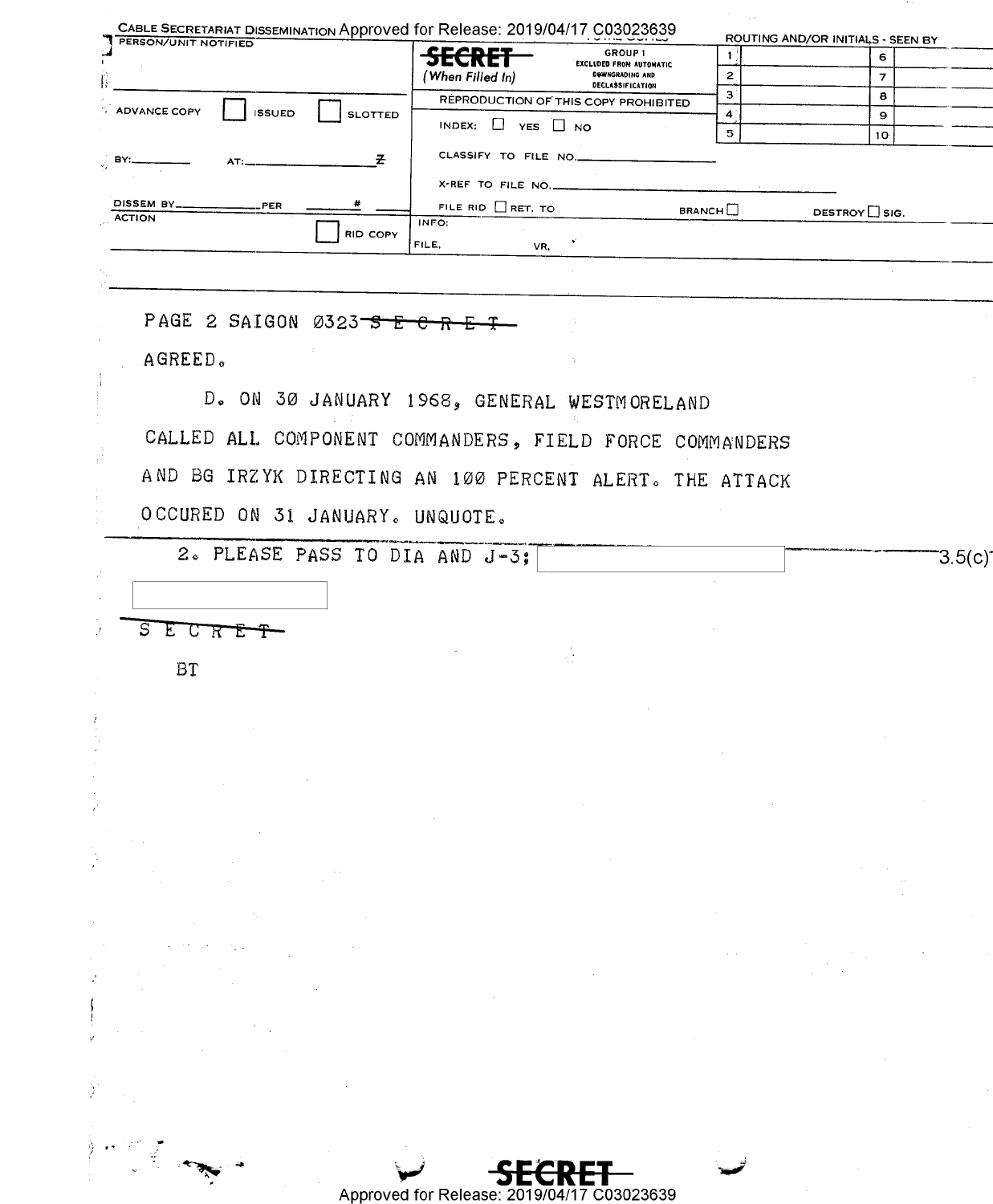| <b>CABLE SECRETARIAT DISSEMINATION</b><br>PERSOT UNIT NOTIFIED    | Approved for Release: 2019/04/17 C03023639,<br>GROUP <sub>1</sub><br>CECDET<br>דות שבו<br><b>EXCLUDED FROM AUTOMATIC</b><br><b>DOWNGRADING AND</b><br>'When Filled In) | RO'<br>2      | <b>NG AND/OR INITIALS - SEEN BY</b><br>6 |
|-------------------------------------------------------------------|------------------------------------------------------------------------------------------------------------------------------------------------------------------------|---------------|------------------------------------------|
| $\mathcal{L}_{\text{max}}$ , where $\mathcal{L}_{\text{max}}$ and | <b>DECLASSIFICATION</b><br>REPRODUCTION OF THIS COPY PROHIBITED                                                                                                        | 3<br>4        | 8<br>9                                   |
| <b>ADVANCE COPY</b><br><b>ISSUED</b><br><b>SLOTTED</b>            | $\Box$ YES $\Box$ NO<br>INDEX:                                                                                                                                         | 5.            | 10                                       |
| BY:                                                               | CLASSIFY TO FILE NO                                                                                                                                                    |               |                                          |
| DISSEM B<br>PER                                                   | X-REF TO FILE NO.<br>FILE RID $\Box$ RET. TO                                                                                                                           | <b>BRANCH</b> | DESTROY $\square$ SIG.                   |
| <b>ACTION</b><br><b>RID COPY</b>                                  | INFO:<br>DCI, DIDCI DDT<br>VR.<br>FILE.                                                                                                                                |               | $cs/RF$ , $cs/DO$                        |
|                                                                   |                                                                                                                                                                        |               |                                          |
|                                                                   |                                                                                                                                                                        |               |                                          |
|                                                                   | $E$ C R E T 230436Z MAR 68 CITE SAIGON 0244                                                                                                                            |               |                                          |
| DIRECTOR INFO                                                     |                                                                                                                                                                        |               | 3.5(c)                                   |
|                                                                   |                                                                                                                                                                        |               |                                          |

1. FIRST VISIT 21 MARCH WAS TO IFF HQS IN NHA TRANG. MG PEERS. CG. ATTENDED BRIEFING.

Ë

r)

2. AS WE HAVE FOUND ELSEWHERE, IFF HAD INTELLIGENCE POINTING TOWARD SOME SORT OF VC OFFENSIVE IN LATE JANUARY OR EARLY FEBRUARY, BUT THIS INFORMATION DID NOT PIN DOWN EXACT DATES AND SCOPE. BY AND LARGE IN II CORPS THE FOCUS OF THREAT SEEMED TO BE IN WESTERN HIGHLANDS.

AND IN CAPTURED  $3<sub>e</sub>$ DOCUMENTS MOVEMENT OF MAJOR ENEMY FORCES COULD BE FOLLOWED WITH FAIR ACCURACY. ON 5 JANUARY A DOCUMENT WAS PICKED UP DESCRIBING PLANS FOR AN ATTACK ON PLEIKU. ON 25 JANUARY IFF ALERTED ALL UNITS TO PROBABILITY OF LARGE-SCALE ATTACKS "IN CONJUNCTION WITH TET."

4. IN THIS CORPS AREA, INFILTRATION INTO CITIES WAS ACCOMPLISHED LARGELY BY LOCAL FORCES AND SAPPERS, WITH MAIN FORCE UNITS HELD OUTSIDE TOWN READY TO MOVE IN WHEN INFILIRATORS HAD STARTED ACTION.

 $3.3(h)(2)$ 

Approved for Release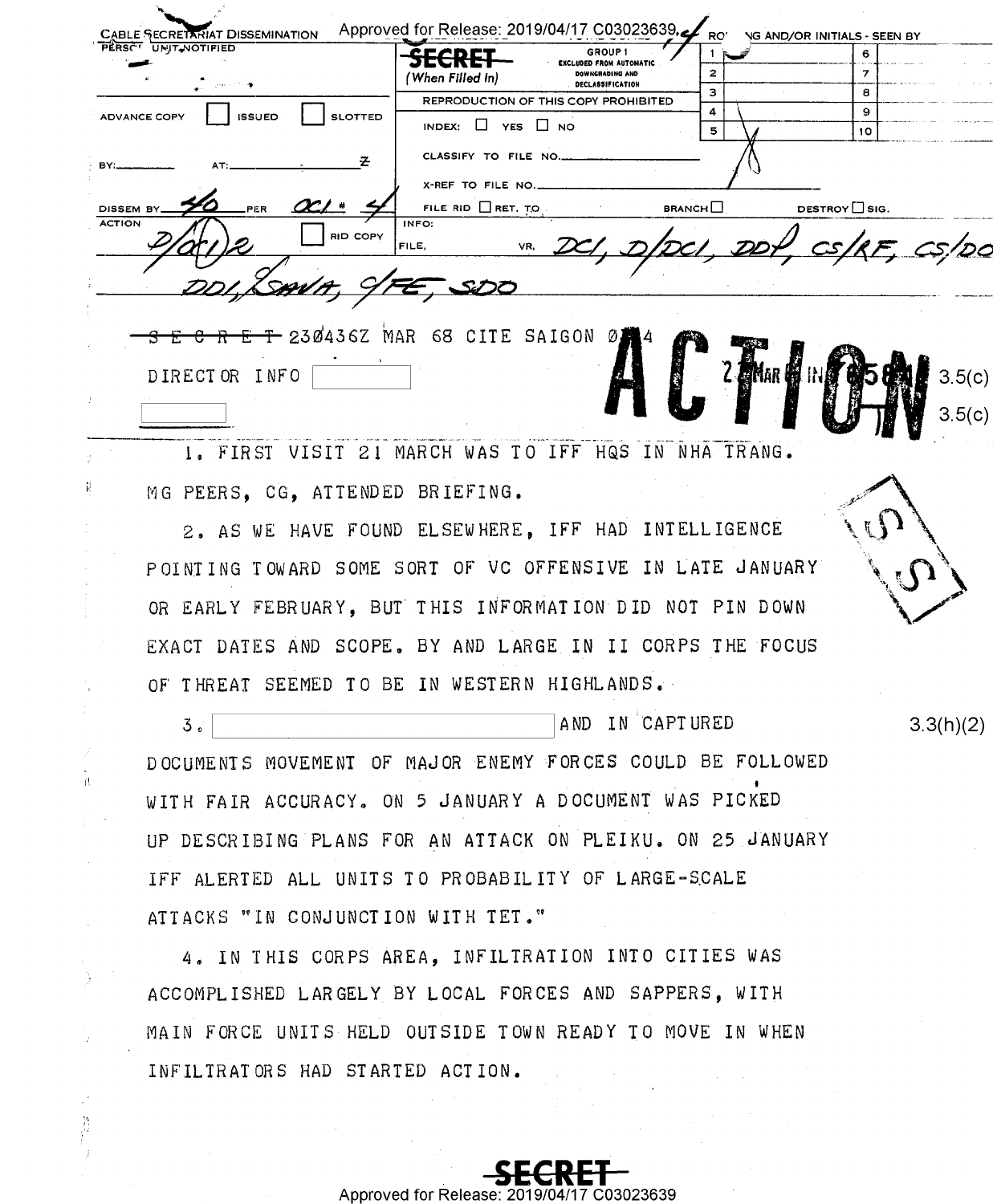|                          |                                                                       | Approved for Release: 2019/04/17 C03023639<br><b>ULADOIFIED IVILUPPUL</b> |                     | ROUTING AND/OR INITIALS - SEEN BY |  |
|--------------------------|-----------------------------------------------------------------------|---------------------------------------------------------------------------|---------------------|-----------------------------------|--|
|                          | <b>CABLE SECRETARIAT DISSEMINATION</b><br><b>PERSON/UNIT NOTIFIED</b> | GROUP 1<br><u> eranet</u>                                                 |                     | 6                                 |  |
|                          |                                                                       | <b>EXCLUDED FROM AUTOMATIC</b><br><b>ЫКЧИ</b><br><b>DOWNGRADING AND</b>   | $\overline{2}$      |                                   |  |
|                          |                                                                       | (When Filled In)<br><b>DECLASSIFICATION</b>                               | э                   | я.                                |  |
|                          |                                                                       | REPRODUCTION OF THIS COPY PROHIBITED                                      |                     | 9                                 |  |
|                          | <b>SLOTTED</b><br><b>ISSUED</b><br>ADVANCE COPY                       | INDEX: $\Box$ YES $\Box$ NO                                               | 5                   | 10                                |  |
| $\frac{\Gamma'}{\Delta}$ | AT:<br>BY:                                                            | CLASSIFY TO FILE NO.                                                      |                     |                                   |  |
|                          |                                                                       | X-REF TO FILE NO.                                                         |                     |                                   |  |
|                          | <b>PER</b><br>DISSEM BY_                                              | FILE RID $\Box$ RET. TO                                                   | $B$ RANCH $\square$ | <b>DESTROY</b> $\Box$ SIG.        |  |
|                          | <b>ACTION</b><br>RID COPY                                             | INFO:<br>VR,<br>FILE,                                                     |                     |                                   |  |
|                          |                                                                       |                                                                           |                     |                                   |  |

PAGE 2 SAIGON 0324 S E C R E T

植

 $\epsilon_{\rm{tot}}$ 

 $\frac{1}{2}$  : , z

 $\bar{\mathcal{E}}$ 

 $\begin{array}{c} \mathbf{u} \\ \mathbf{u} \\ \mathbf{v} \\ \mathbf{v} \end{array}$ 

5. THE G-2 FELT HIS LIAISON WITH BOTH ROK AND ARVN WAS GOOD. GENERAL PEERS, HOWEVER, POINTED OUT KOREANS WERE SOMETIMES RELUCTANT TO PASS INFORMATION TO SOME ARVN UNITS, EVEN VIA UNITED STATES CHANNELS, BECAUSE OF WHAT KOREANS CONSIDER WEAKNESS IN ARVN SECURITY.

 $3.5(c)$ 

 $3.5(c)$ 

GAVE TEAM BRIEFING IN WHICH HE EMPHASIZED  $6 \circ$ WHEAT-AND-CHAFF PROBLEM CONFRONTING INTELLIGENCE OFFICERS WHO RECEIVE WEEKLY DELUGE OF ATTACK REPORTS, FEW OF WHICH ARE VALID. ALTHOUGH APPROPRIATELY CAST FOR II CORPS HIGHLANDS, PROVIDED IN PARA 8 OF HIS NHA TRANG 2613 (BEING POUCHED) A GENERALIZED ANALYSIS WHICH COULD BE APPLIED COUNTRY-WIDE. IN GIST, HE SAYS ERE SIMPLY WAS NOT ENOUGH INTELLIGENCE TO INDICATE THAT A COORDINATED AND SIMULTANEOUS ATTACK ON PROVINCIAL CAPTIALS WOULD OCCUR DURING TEI PERIOD.

7. TEAM THEN WENT ON TO VISIT MG STONE, CG 4TH US DIVISION, WHO EXPLAINED HIS DIVISION WENT TO FULL ALERT ON 24 JANUARY AS RESULT OF INTELLIGENCE INDICATING IMMINENT ATTACKS ON KONTUM, PLEIKU, AND DAK TO. THIS INTELLIGENCE CAME FROM ALL SOURCE, INCLUDING ATTACK PLAN FOR PLEIKU

03023639

Approved for Release: 2019/04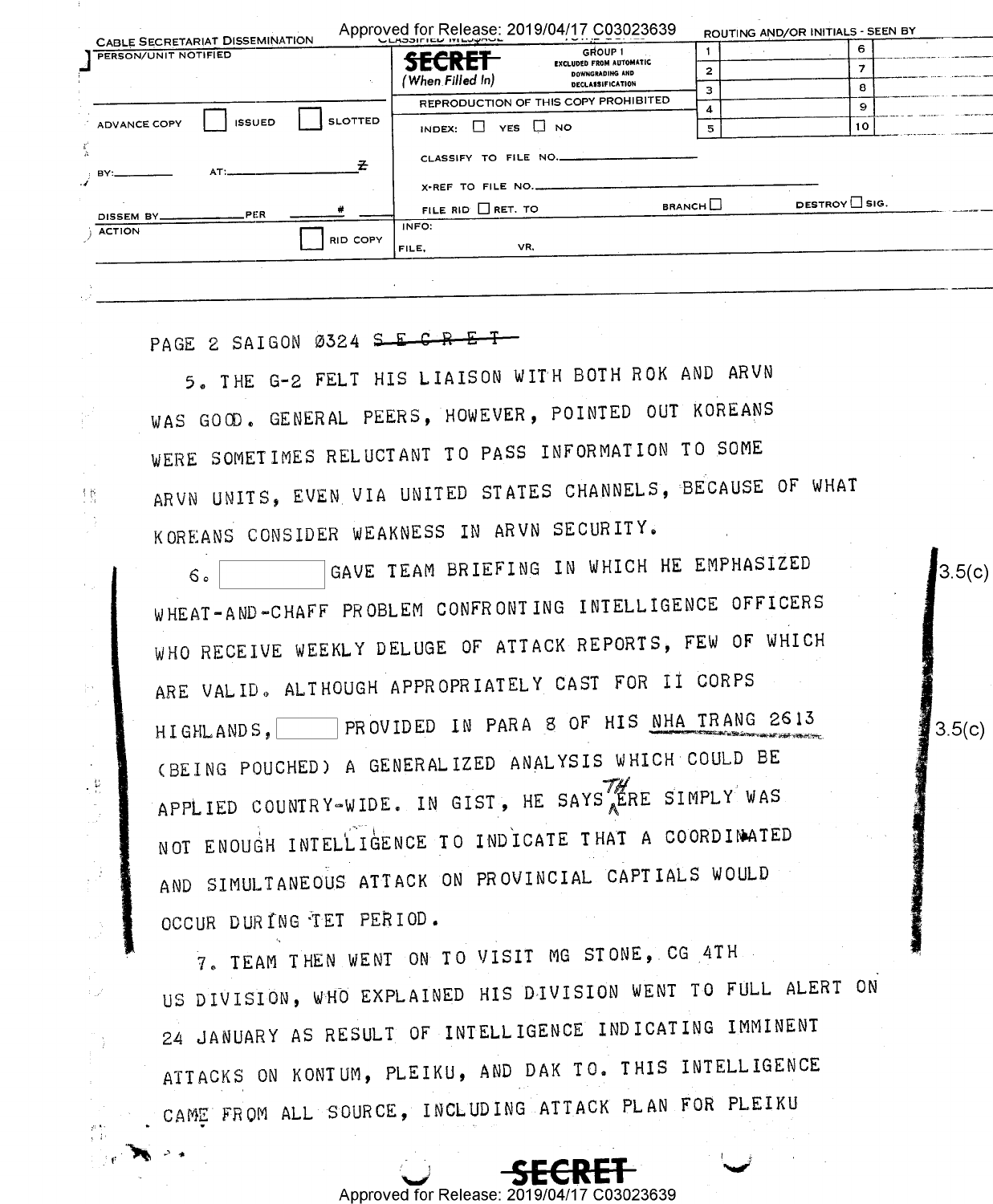| PERSO <sup>T</sup><br>NIT NOTIFIED   |                 | <b>SECRET</b>                        | <b>GROUP 1</b><br><b>EXCLUDED FROM AUTOMATIC</b> |               | 6.                  |
|--------------------------------------|-----------------|--------------------------------------|--------------------------------------------------|---------------|---------------------|
|                                      |                 | 'When Filled In)                     | DOWNGRADING AND                                  |               |                     |
| <b>Algorithment</b>                  |                 |                                      | <b>DECLASSIFICATION</b>                          |               | я                   |
| <b>ISSUED</b><br><b>ADVANCE COPY</b> |                 | REPRODUCTION OF THIS COPY PROHIBITED |                                                  |               | $\Omega$            |
|                                      | <b>SLOTTED</b>  | INDEX: $\Box$ YES $\Box$ NO          |                                                  |               | 10                  |
| AT:<br>BY:                           |                 | CLASSIFY TO FILE NO.                 |                                                  |               |                     |
|                                      |                 | X-REF TO FILE NO.                    |                                                  |               |                     |
| PER.<br>DISSEM BY_                   |                 | FILE RID $\Box$ RET. TO              |                                                  | <b>BRANCH</b> | DESTROY $\Box$ SIG. |
| <b>ACTION</b>                        | <b>RID COPY</b> | INFO:                                |                                                  |               |                     |

PAGE 3 SAIGON 0324 SECRET

(PARA 3 ABOVE).

**BT** 

8. WE NEXT MOVED ON TO PLEIKU AND ARVN II CORPS. AGAIN. DOCUMENTS AND PRISONER INTERROGATIONS INDICATED A COMING ATTACK IN HIGHLANDS. INTERROGATIONS OF PRISONERS TENDED TO CONFIRM THE CAPTURED PLEIKU ATTACK PLAN. ON 25 JANUARY PLEIKU WENT TO AN ALERT STATUS AS NOTED IN PARA 3. THIS REQUIRED ONE-THIRD OF FORCE TO BE IN BUNKERS AFTER DARK. ARVN ISSUED AN ALERT MESSAGE ON 29 JANUARY. AT TIME OF ATTACK ARVN HAD TWO DIVISIONS IN II CORPS AREA AT FULL STRENGTH AND TWO AT HALF STRENGTH DUE TET LEAVES.

9. LOCAL UNITED STATES AUTHORITIES FELT COOPERATION AMONG INTELLIGENCE SERVICES WAS GOOD IN II CORPS AREA.  $-3.5(c)$  $1\%$ . PLEASE PASS TO DIA AND J-3;  $3.5(c)$  $3.5(c)$ 

> C03023639 Approved for Release: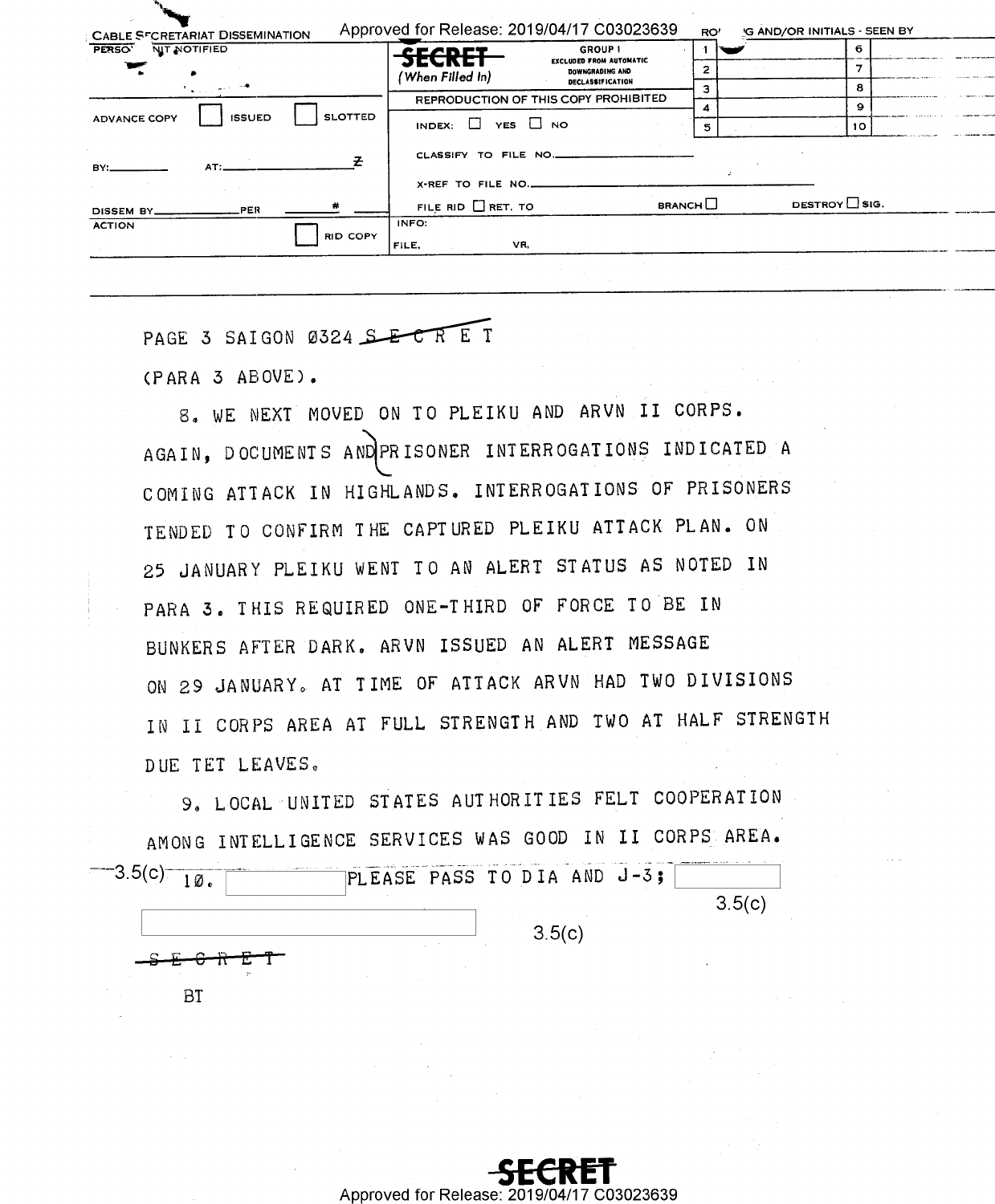|                                                        |                             |                                                                 |               |                                                 |                | m Dana, |
|--------------------------------------------------------|-----------------------------|-----------------------------------------------------------------|---------------|-------------------------------------------------|----------------|---------|
| <b>CABLE SECRETARIAT DISSEMINATION</b>                 |                             | -Approved for Release: 2019/04/17 C03023639-                    |               | ROU <sup>®</sup><br>G AND/OR INITIALS - SEEN BY |                |         |
| PERSON/UNIT NOTIFIED                                   | gazan di                    | GROUP <sub>1</sub><br><b>EXCLUDED FROM AUTOMATIC</b>            |               |                                                 | 6              |         |
|                                                        | (When Filled In)            | DOWNGRADING AND                                                 | 2             |                                                 | $\overline{z}$ |         |
|                                                        |                             | <b>DECLASSIFICATION</b><br>REPRODUCTION OF THIS COPY PROHIBITED | з             |                                                 | 8              |         |
| <b>ADVANCE COPY</b><br><b>ISSUED</b><br><b>SLOTTED</b> |                             |                                                                 | 4             |                                                 | 9.             |         |
|                                                        | INDEX: $\Box$ YES $\Box$ NO |                                                                 | 5             |                                                 | 10             |         |
| ₹<br>BY:                                               | CLASSIFY TO FILE NO.        |                                                                 |               |                                                 |                |         |
|                                                        | X-REF TO FILE NO.           |                                                                 |               |                                                 |                |         |
| <b>DISSEM BY</b>                                       | FILE RID $\Box$ RET. TO     |                                                                 | <b>BRANCH</b> | DESTROY $\Box$ SIG.                             |                |         |
| <b>ACTION</b><br>RID COPY                              | INFO:<br>FILE.              | VR.                                                             |               |                                                 |                |         |
|                                                        |                             |                                                                 |               |                                                 |                |         |
|                                                        |                             |                                                                 |               | 21 Nua 68 11 7 5 0 5                            |                |         |
|                                                        |                             |                                                                 |               |                                                 |                |         |
| Z11031Z MAR                                            | 68                          | CITE SAIGON 0252                                                |               |                                                 |                |         |
| DIRECTOR INFO                                          |                             | 3.5(c)                                                          |               |                                                 |                |         |
| 3.5(c)                                                 |                             |                                                                 |               |                                                 |                |         |

FIRST VISIT ON 20 MARCH WAS TO III CORPS HEADQUARTERS  $1<sub>a</sub>$ WHERE TEAM BRIEFED BY SENIOR ADVISOR, COL PETERS, AND G-2 ADVISOR, LC KIZIRIAN.

COLPETERS STATED OFFENSIVE WAS EXPECTED EITHER  $2.5$ BEFORE OR AFTER TET. AS IN OTHER INSTANCES. NOTHING PINPOINTED EXACT NATURE OF ATTACK UNTIL 30 JANUARY WHEN A PRISONER SAID FOLLWOING DAY TAN SON NHUT, OTHER MILITARY INSTALLATIONS IN THE CORPS AREA AND SAIGON CITY WOULD BE HIT. ALERTING MESSAVES HAD ALREADY GONE TO ARVN FROM III CORPS, BUT ARVN TROOPS WERE AT ABOUT 50 PERCENT STRENGTH BECAUSE OF TFT.

3. THERE WERE NO REPORTS FROM CIVILIANS PASSED TO THE III CORPS ADVISORS; BUT, AGAIN, POINT WAS MADE THAT THERE WERE NO MEANS OF COMMUNICATION ONCE VC HAD MOVED IN.

III CORPS FELT MOST SIGNIFICANT EARLY WARNING WAS  $4.$ REORGANIZATION OF VC COMMAND STRUCTURE IN THE CORPS AREA.

 $5.$ BIEN HOA POINTED OUT THAT, WITH THE SITUATION  $3.5(c)$ 



Approved for Release: 2019/04/17 C03023639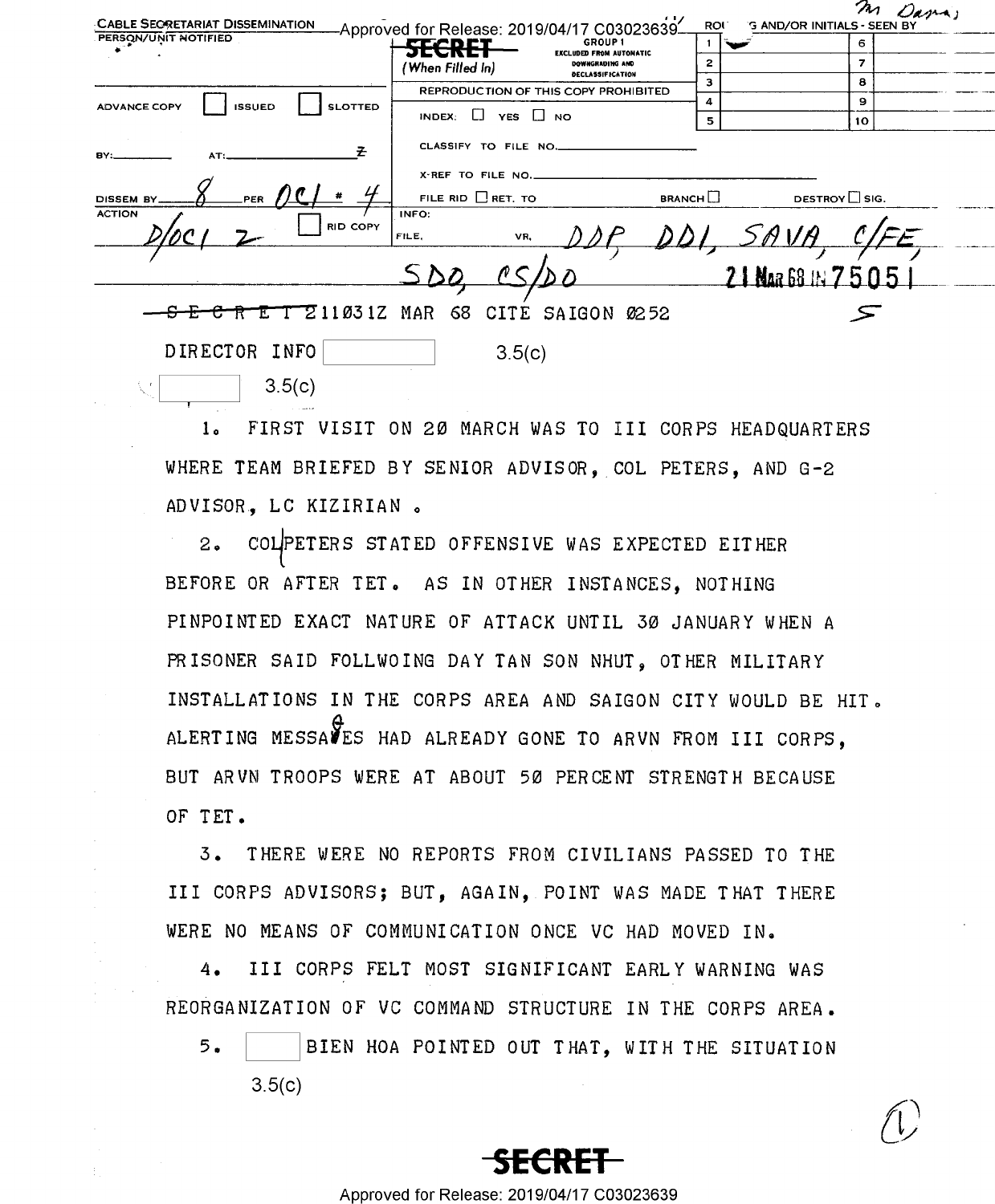| PERSON/UNIT NOTIFIED                                                                                                                                                                                                           |               |                 |                                    | CABLE SECRETARIAT DISSEMINATION Approved for Release: 2019/04/17 C03023639 |               | ROUTING AND/OR INITIALS - SEEN BY |  |
|--------------------------------------------------------------------------------------------------------------------------------------------------------------------------------------------------------------------------------|---------------|-----------------|------------------------------------|----------------------------------------------------------------------------|---------------|-----------------------------------|--|
|                                                                                                                                                                                                                                |               |                 | <b>SECRET</b>                      | <b>GROUP I</b><br><b>EXCLUDED FROM AUTOMATIC</b>                           |               | 6                                 |  |
|                                                                                                                                                                                                                                |               |                 | (When Filled In)                   | DOWNGRADING AND<br><b>DECLASSIFICATION</b>                                 |               |                                   |  |
|                                                                                                                                                                                                                                |               |                 |                                    | REPRODUCTION OF THIS COPY PROHIBITED                                       |               | 8                                 |  |
| <b>ADVANCE COPY</b>                                                                                                                                                                                                            | <b>ISSUED</b> | <b>SLOTTED</b>  |                                    |                                                                            |               | 9                                 |  |
|                                                                                                                                                                                                                                |               |                 | <b>INDEX:</b> $\Box$ YES $\Box$ NO |                                                                            | 5             | 10                                |  |
| RY: The Contract of the Contract of the Contract of the Contract of the Contract of the Contract of the Contract of the Contract of the Contract of the Contract of the Contract of the Contract of the Contract of the Contra | AT:           |                 |                                    | CLASSIFY TO FILE NO.                                                       |               |                                   |  |
|                                                                                                                                                                                                                                |               |                 | X-REF TO FILE NO.                  |                                                                            |               |                                   |  |
| DISSEM BY ____________________PER<br><b>ACTION</b>                                                                                                                                                                             |               | *               | FILE RID RET. TO                   |                                                                            | <b>BRANCH</b> | DESTROY SIG.                      |  |
|                                                                                                                                                                                                                                |               | <b>RID COPY</b> | INFO:<br>FILE.                     | VR,                                                                        |               |                                   |  |
|                                                                                                                                                                                                                                |               |                 |                                    |                                                                            |               |                                   |  |

PAGE 2 SAIGON 0252 S E C R E T

AS IT WAS IN THE CORPS AREA BEFORE THE OFFENSIVE, CONTROL OF THE POPULATION WAS NOT THE SORT THAT ENCOURAGED PASSAGE OF INFORMATION. THERE ARE NOW 80 RD TEAMS IN PLACE AND 50 DISTRICT INTELLIGENCE COORDINATING CENTERS.

TEAM THEN VISITED II FIELD FORCE WHERE IT WAS  $6.$ BRIEFED BY COL FOULK, G-2. AS IN OTHER BRIEFINGS, COL FOULK STATED THAT ATTACKS WERE ANTICIPATED, BUT THE PRECISE FORM THEY WOULD TAKE WAS THE UNKNOWN FACTOR. THE FIELD FORCE WATCHED THE INDICATORS BUILD AND, ON 29 JAN, GEN WEYAND SENT A FLASH ALERTING MESSAGE WARNING ALL HIS COMMAND ELEMENTS THAT AN ATTACK ON FRIENDLY INSTALLATIONS COULD BE EXPECTED DURING THE NIGHT OF 29-30 JANUARY.

COL FOULK FELT HIS INTELLIGENCE WAS GOOD.  $7<sub>n</sub>$  $HF$ REMARKED THAT ARVN III CORPS G-2 DID NOT BELIEVE AN ATTACK WAS IMMINENT.

TEAM NEXT WENT TO CAN THO FOR A IV CORPS BRIEFING.  $8<sub>n</sub>$ MG ECKHARDT, SENIOR ADVISOR, ATTENDED. IN THE BRIEFING IT WAS POINTED OUT THAT THERE HAD BEEN INDICATIONS SOMETHING WAS BUILDING AS EARLY AS OCTOBER WITH NO SPECIFIC INDICATION OF THE TARGETS. IT SHOULD BE NOTED THAT THERE IS NO REAL

Approved for Release: 2019/04/17 C03023639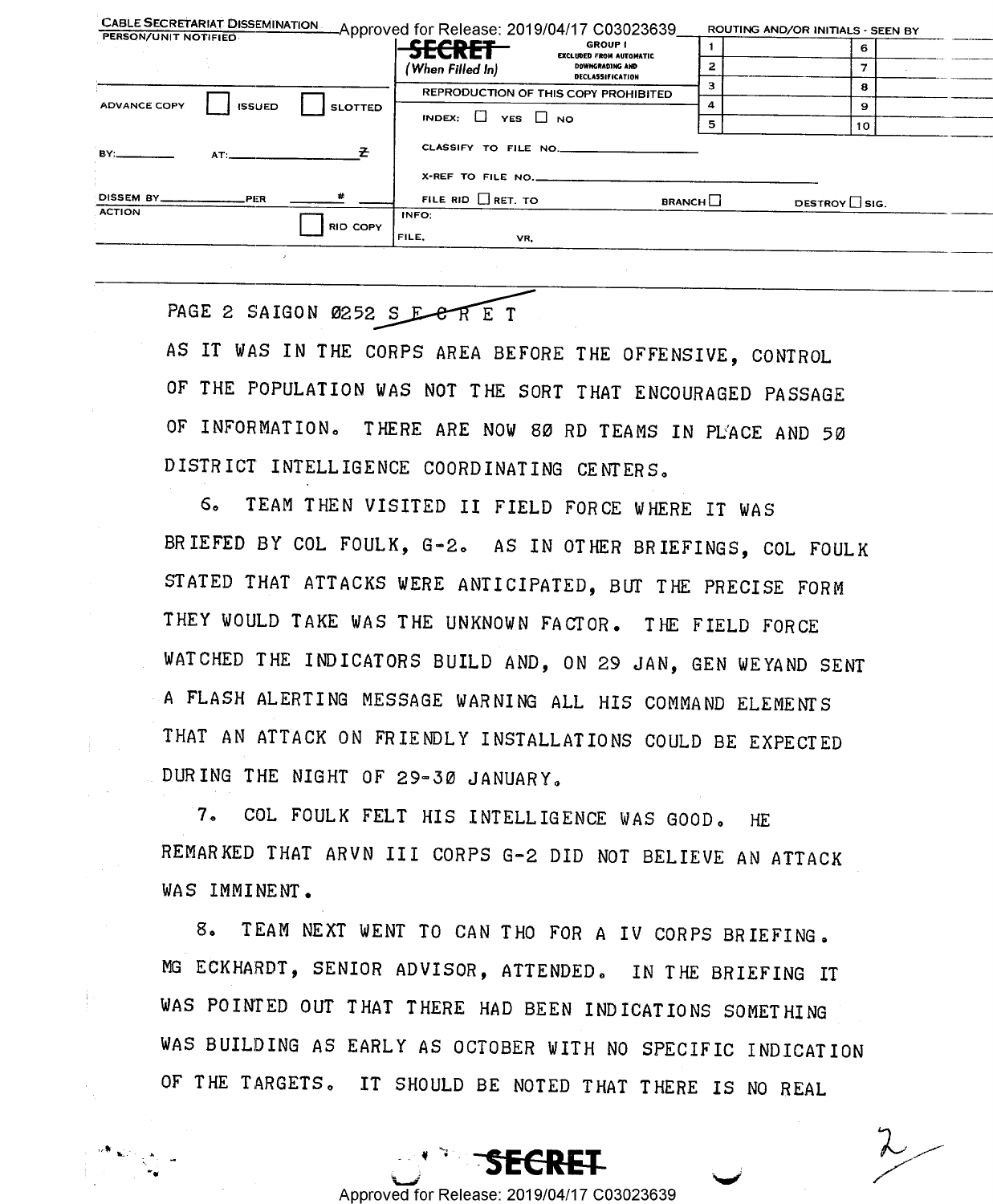| <b>CABLE SECRETARIAT DISSEMINATION</b>                 | Approved for Release: 2019/04/17 C03023639.                                  | <b>AND/OR INITIALS - SEEN BY</b><br><b>ROU</b> |
|--------------------------------------------------------|------------------------------------------------------------------------------|------------------------------------------------|
| PER ON/UNIT NOTIFIED                                   | GROUP 1<br><b>SECRET</b>                                                     | 6                                              |
|                                                        | <b>EXCLUDED FROM AUTOMATIC</b><br><b>DOWNGRADING AND</b><br>(When Filled In) |                                                |
|                                                        | <b>DECLASSIFICATION</b>                                                      | 8                                              |
|                                                        | REPRODUCTION OF THIS COPY PROHIBITED                                         | 9<br>4                                         |
| <b>SLOTTED</b><br><b>ISSUED</b><br><b>ADVANCE COPY</b> | INDEX: $\Box$ YES $\Box$ NO                                                  | 10<br>5                                        |
| AT:<br>BY:                                             | CLASSIFY TO FILE NO.                                                         |                                                |
|                                                        | X-REF TO FILE NO.                                                            |                                                |
| PER<br>DISSEM BY_                                      | FILE RID $\Box$ RET. TO                                                      | DESTROY $\Box$ SIG.<br><b>BRANCH</b>           |
| <b>ACTION</b>                                          | INFO:                                                                        |                                                |
| <b>RID COPY</b>                                        | VR,<br>FILE.                                                                 |                                                |
|                                                        |                                                                              |                                                |

## PAGE 3 SAIGON 0252 S E CRET

IN THIS CORPS AREA.

 $3.3(h)(2)$ 

AS WAS THE CASE IN III CORPS, ARVN WAS CELEBRATING  $9.$ TET AND WAS WELL UNDER STRENGTH.

IT WAS NOTED HERE, AS IT HAS BEEN ELSEWHERE, THAT  $10.$ THE CIRCUMSTANCES WERE NOT THE SORT THAT ENCOURAGED CIVILIAN REPORTING -- IT WAS TET: THE NUMBER OF STRANGERS IN THE VILLAGES WAS NOT UNUSUAL (FOR YEARS VC HAVE COME INTO TOWN FOR THE CELEBRATIONS, SINGLY AND IN GROUPS - ON FOOT AND IN SAMPANS); AND ONCE THE VC MOVED, IT WAS DIFFICULT AND DANGEROUS FOR ANYONE WHO MIGHT BE WILLING TO REPORT TO DO SO.

CAN THO BRIEFING IT WAS AGAIN NOTED  $3.5(c)$  $11.$ THAT ARVN WAS FAR FROM READINESS. THERE WAS A DISCUSSION ASSETS. SOME OF WHICH HAD PRODUCED GENERAL  $3.3(h)(2)$  $OFI$ WARNING --- IN ONE INSTANCE A GROUP OF VC SAPPERS WERE  $3.3(h)(2)$ ROLLED UP AS A RESULT OF OPERATIONS.

IV CORPS UNITED STATES' COMPONENTS ARE NOW  $12.$ ORGANIZING AN INTELLIGENCE COORDINATING CENTER AT CAN THO BASE.

| the finance person and control consideration.<br>The county of the prices and property in planned in the California President President<br>13. | PLEASE PASS TO DIA AND J-3; | 3.5(c) |
|------------------------------------------------------------------------------------------------------------------------------------------------|-----------------------------|--------|
|                                                                                                                                                | lo                          | 3.5(c) |
| $ 5$ $E$ $C$ $R$ $E$ $T$                                                                                                                       |                             |        |
|                                                                                                                                                | <b>SECRET</b>               |        |

Approved for Release: 2019/04/17 C03023639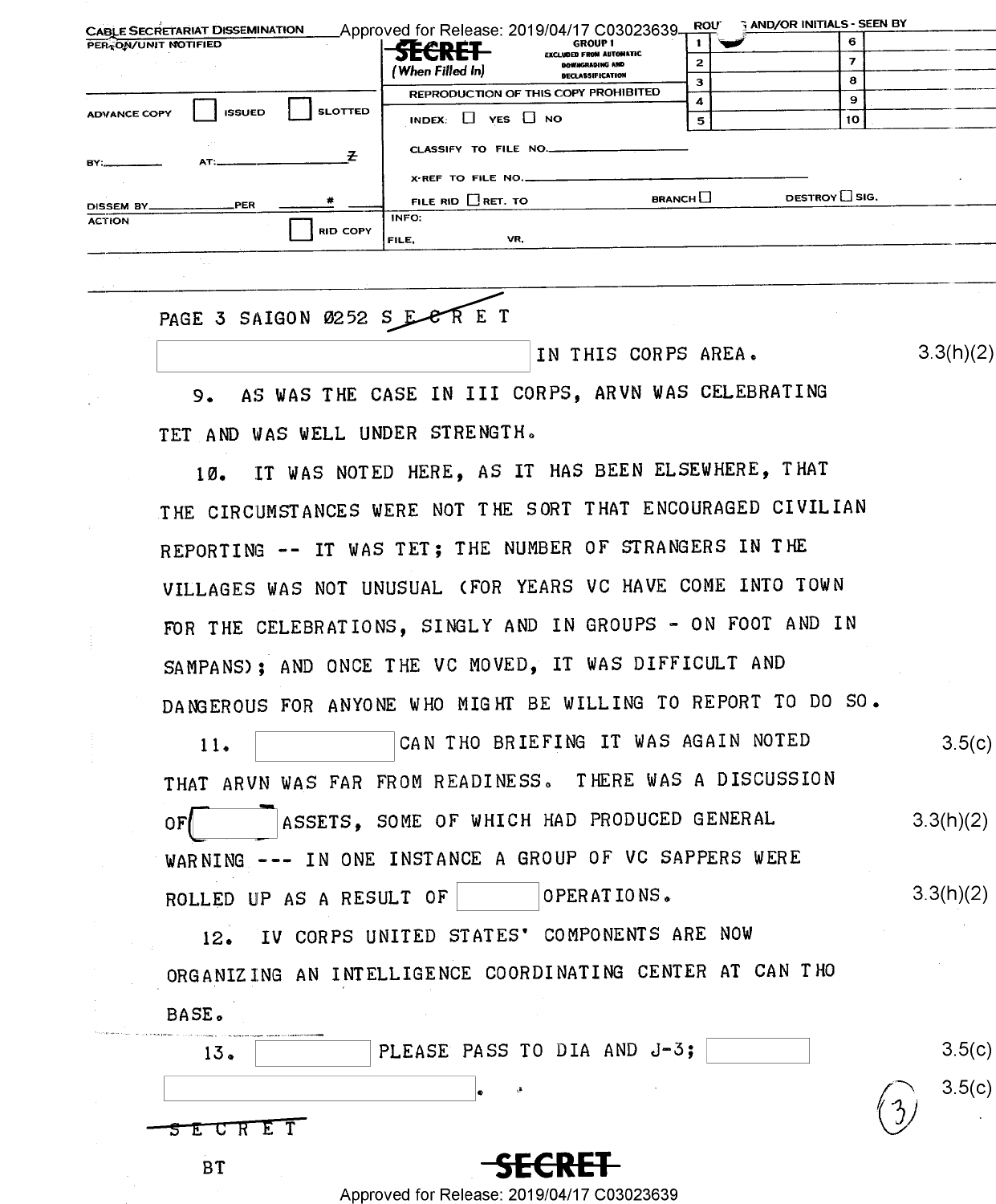| <b>CABLE SECRETARIAT DISSEMINATION</b><br>CE.          | <b>SIFIED MESSAGE</b><br>TOTAL COPIES ' 7                             | ROLING AND/OR INITIALS - SEEN BY       |
|--------------------------------------------------------|-----------------------------------------------------------------------|----------------------------------------|
| PERSON/UNIT NOTIFIED                                   | Approved for Release: 2019/04/17 C03023639                            | 6                                      |
|                                                        | (When Filled In)<br><b>DOWNGRADING AND</b><br><b>DECLASSIFICATION</b> | כל<br>2                                |
|                                                        | REPRODUCTION OF THIS COPY PROHIBITED                                  | з<br>$\mathbf{d}$ is $\mathbf{d}$      |
| <b>SLOTTED</b><br><b>ADVANCE COPY</b><br><b>ISSUED</b> | INDEX. [] YES I NO                                                    | 4                                      |
|                                                        |                                                                       | 5<br>10.                               |
| BY:                                                    | CLASSIFY TO FILE NO.                                                  |                                        |
|                                                        | X-REF TO FILE NO.                                                     |                                        |
| $_{PER}$ QC<br><b>DISSEM BY</b>                        | FILE RID $\Box$ RET. TO                                               | <b>BRANCH</b><br>DESTROY $\Box$ SIG.   |
| <b>ACTION</b><br><b>RID COPY</b>                       | INFO:                                                                 |                                        |
|                                                        | FILE,                                                                 | VR. DCI, DIDCI, DDP, CSRF, DDI, CISAVA |
|                                                        |                                                                       |                                        |
| S E                                                    | E'T 200435Z MAR 68 CITE SAIGON 0191                                   |                                        |
|                                                        |                                                                       |                                        |
| DIRECTOR INFO                                          |                                                                       | 3.5(c)                                 |
|                                                        |                                                                       | 20 MAR 50 14 7 3 8 9 5                 |
|                                                        |                                                                       | 3.5(c)                                 |
|                                                        |                                                                       |                                        |
| Ιe.                                                    | TEAM VISITED III MAF. ARVN I CONFIS.                                  | <b>PROVISIONAL</b>                     |

CORPS VIETNAM, AND REGION I ON A HARGE BEIEF NG A  $3.5(c)$ III MAF WAS CONDUCTED BY LG CUSHMAN AND STAFF. INCLUDING MG ROBERTSON, CG I MARDIV.

 $2<sub>o</sub>$ IN SUMMARY, GENERAL CUSHMAN FELT HE HAD AMPLE FOREWARNING: WAS ABLE TO KEEP UP WITH MOVEMENTS OF HOSTILE ELEMENTS, AND ACTED ACCORDINGLY. ALL AGREED THAT, ASIDE FROM DANANG, SPECIFIC VC TARGETS WERE NOT KNOWN, ALTHOUGH THERE WAS A GREAT DEAL OF INTELLIGENCE INDICATING SOMETHING WAS COMING AROUND TET. GENERAL CUSHMAN NOTED THAT ATTACKS ON CITIES WERE EXPECTED. DEFENSE FORCES HAD BEEN POSITIONED, HOWEVER, TO DEAL WITH DIRECT ATTACKS (FORCES WERE STATIONED ABOUT 3 KILOMETERS OUTSIDE CITIES). INFILIRATION WAS NOT ANTICIPATED ON THE SCALE USED BY THE  $VC<sub>o</sub>$ 

3. AS FOR DANANG, IT HAD BEEN CLEAR FOR SOMETIME, , THAT THE CITY WOULD BE THE  $3.3(h)(2)$  $3.3(h)(2)$ 



Approved for Release: 2019/04/17 C03023639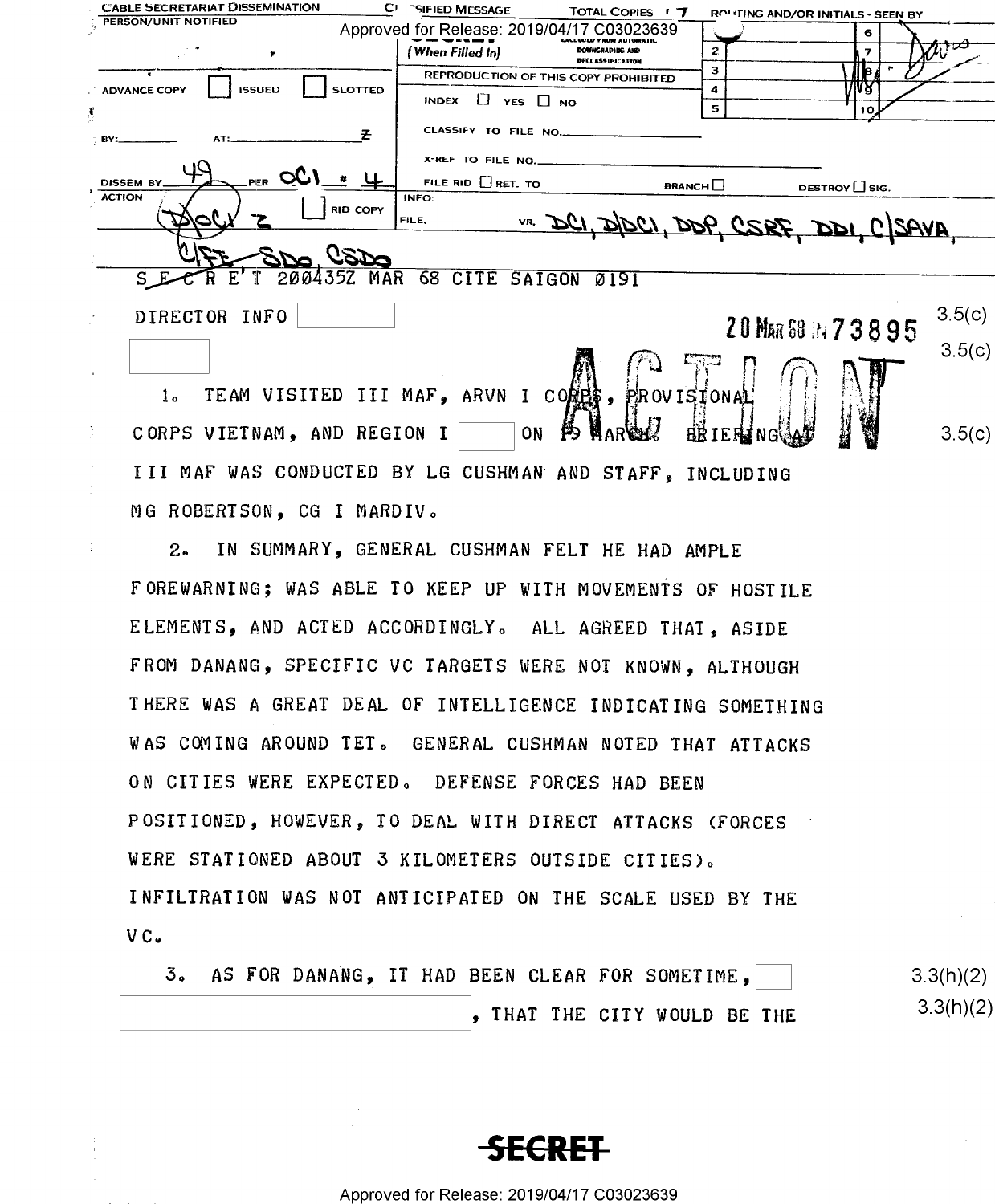| <b>CABLE SECRETARIAT DISSEMINATION</b> |                                 | <b>C1 Application Mannesour</b><br>TATH CABLES<br>Approved for Release: 2019/04/17 C03023639- |               | ROUTING AND/OR INITIALS - SEEN BY |
|----------------------------------------|---------------------------------|-----------------------------------------------------------------------------------------------|---------------|-----------------------------------|
| PERSON/UNIT NOTIFIED                   |                                 | <b>MAMMED</b><br><b>SECKET-</b><br><b>EXCLUDED FROM AUTOMATIC</b>                             |               | 6.                                |
|                                        |                                 | DOWNGRADING AND<br>(When Filled In)<br><b>DECLASSIFICATION</b>                                | 2             | 7.                                |
|                                        |                                 | REPRODUCTION OF THIS COPY PROHIBITED                                                          |               | 8                                 |
| <b>ADVANCE COPY</b>                    | <b>SLOTTED</b><br><b>ISSUED</b> |                                                                                               |               | 9                                 |
|                                        |                                 | INDEX: $\Box$ YES $\Box$ NO                                                                   | 5             | 10                                |
| $\rightarrow$ BY:                      | $AT:$ $\longrightarrow$         | CLASSIFY TO FILE NO.                                                                          |               |                                   |
|                                        |                                 | X-REF TO FILE NO.                                                                             |               |                                   |
| DISSEM BY_____________________PER      |                                 | FILE RID $\Box$ RET. TO                                                                       | <b>BRANCH</b> | DESTROY $\Box$ SIG.               |
| <b>ACTION</b>                          |                                 | INFO:                                                                                         |               |                                   |
|                                        | <b>RID COPY</b>                 | FILE,<br>VR.                                                                                  |               |                                   |
|                                        |                                 |                                                                                               |               |                                   |
| PAGE 2 SAIGON                          | 0191 S EG                       |                                                                                               |               |                                   |

TARGET OF AN ATTACK; BUT AGAIN, THE PRECISE TIMING WAS

NOT KNOWN.

 $\mathcal{D}$ 

 $\mathbb{D}$ 

 $\left\{ \begin{smallmatrix} H \\ \varphi \end{smallmatrix} \right\}$ 

 $\overline{\mathscr{S}}$ 

 $\sum_{i=1}^{n}$ 

्रे

JŻ.

ر<br>سم

 $\tilde{\eta}$ 

- ) - 1

Ď

لى.

 $\mathcal{I}$ 

Ĵ  $\mathcal{V}% _{0}\left( t\right) =\mathcal{V}_{0}\left( t\right) ,$ 

4. THERE WERE ONLY TWO KNOWN REPORTS OF CIVILIANS VOLUNTEERING INFORMATION. GENERAL CUSHMAN NOTED, HOWEVER. THAT VILLAGERS HAD NO MEANS OF COMMUNICATING ONCE THE VC HAD MOVED IN.

5. THERE WAS NO TET TRUCE IN I CORPS AND ALL UNITS, INCLUDING ARVN AND ROK MARINES, WERE ON FULL ALERT STATUS. GENERAL CUSHMAN FEELS COOPERATION AMONG THE INTELLIGENCE SERVICES IN THE CORPS AREA WAS GOOD.

6. THE III MAF G-3 SAID HE FELT HE HAD AMPLE INTELLIGENCE FOR HIS PURPOSES. BOTH HE AND GENERAL ROBERTSON NOTED THAT IT IS IMPOSSIBLE TO SPREAD FORCES TO COVER ALL POSSIBLE TARGETS WHEN EXACT ENEMY INTENTIONS ARE NOT KNOWN.

| <b>WHERE</b> |  |  |      | BRIEFED ON THE FOLLOWING PROGRAMS: |  | 3.3(h)(2) |
|--------------|--|--|------|------------------------------------|--|-----------|
|              |  |  |      |                                    |  | 3.3(h)(2) |
| the project  |  |  |      |                                    |  |           |
| ÷.           |  |  |      |                                    |  |           |
|              |  |  |      |                                    |  |           |
|              |  |  |      |                                    |  |           |
|              |  |  |      |                                    |  |           |
|              |  |  |      |                                    |  |           |
| $\star$ .    |  |  |      |                                    |  |           |
|              |  |  | GRET |                                    |  |           |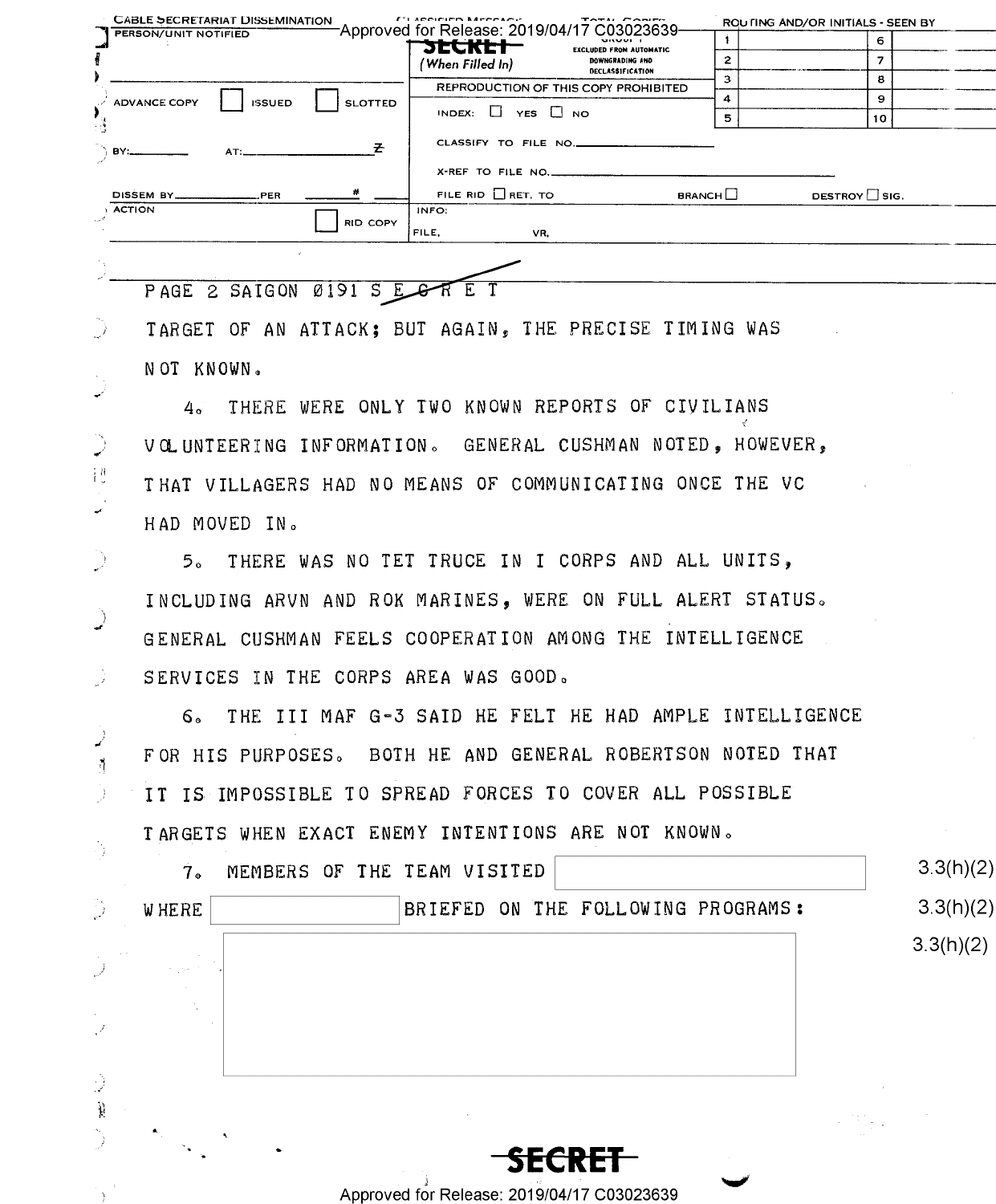|                      | PERSON/UNIT NOTIFIED             | <b>CABLE SECRETARIAT DISSEMINATION</b> |                          | Approved for Release: 2019/04.                             |                                      | C03023639<br><b>GRUUF</b> I                       | R′                 | ING AND/OR INITIALS - SEEN BY |                               |
|----------------------|----------------------------------|----------------------------------------|--------------------------|------------------------------------------------------------|--------------------------------------|---------------------------------------------------|--------------------|-------------------------------|-------------------------------|
|                      |                                  |                                        |                          | БЕСКЕГ                                                     |                                      | <b>EXCLUDED FROM AUTOMATIC</b><br>DOWNGRADING AND | 1٦<br>$\mathbf{z}$ |                               | 6<br>$\overline{\phantom{a}}$ |
|                      |                                  |                                        |                          | (When Filled In)                                           |                                      | <b>DECLASSIFICATION</b>                           | з                  |                               | 8                             |
|                      | <b>ADVANCE COPY</b>              | <b>ISSUED</b>                          | <b>SLOTTED</b>           |                                                            | REPRODUCTION OF THIS COPY PROHIBITED |                                                   | 4                  |                               | 9                             |
| 冒                    |                                  |                                        |                          | INDEX. $\Box$ YES $\Box$ NO                                |                                      |                                                   | 5                  |                               | 10                            |
| BY:                  |                                  | АТ                                     | Z.                       | CLASSIFY TO FILE NO.                                       |                                      |                                                   |                    |                               |                               |
|                      |                                  |                                        |                          | X-REF TO FILE NO.                                          |                                      |                                                   |                    |                               |                               |
|                      | DISSEM BY.                       | <b>PER</b>                             | #                        | FILE RID ERET. TO                                          |                                      |                                                   | <b>BRANCH</b>      | DESTROY CSIG.                 |                               |
| $\frac{1}{2}$ ACTION |                                  |                                        | RID COPY                 | INFO:                                                      |                                      |                                                   |                    |                               |                               |
|                      |                                  |                                        |                          | FILE,                                                      | VR,                                  |                                                   |                    |                               |                               |
|                      |                                  |                                        |                          |                                                            |                                      |                                                   |                    |                               |                               |
|                      |                                  |                                        | PAGE 3 SAIGON 0191 S E C | R E                                                        |                                      |                                                   |                    |                               |                               |
|                      |                                  |                                        |                          |                                                            |                                      |                                                   |                    |                               |                               |
|                      |                                  |                                        |                          |                                                            |                                      |                                                   |                    |                               | 3.3(h)(2)                     |
|                      |                                  |                                        |                          |                                                            |                                      |                                                   |                    |                               |                               |
|                      |                                  |                                        |                          |                                                            |                                      |                                                   |                    |                               |                               |
|                      |                                  |                                        |                          |                                                            |                                      |                                                   |                    |                               |                               |
|                      |                                  |                                        |                          |                                                            |                                      |                                                   |                    |                               |                               |
| $\frac{1}{2}$ H      |                                  |                                        |                          |                                                            |                                      |                                                   |                    |                               |                               |
|                      |                                  |                                        |                          |                                                            |                                      |                                                   |                    |                               |                               |
|                      |                                  |                                        |                          |                                                            |                                      |                                                   |                    |                               |                               |
|                      |                                  |                                        |                          |                                                            |                                      |                                                   |                    |                               |                               |
| D)                   |                                  |                                        |                          | METHODS OF HANDLING AND COORDINATING INTELLIGENCE RECEIVED |                                      |                                                   |                    |                               |                               |
|                      |                                  |                                        |                          |                                                            |                                      |                                                   |                    |                               |                               |
| 3.3(h)(2)            |                                  |                                        | AND FROM OTHER           |                                                            |                                      | SOURCES WERE DISCUSSED                            |                    |                               | 3.5(c)                        |
|                      |                                  |                                        |                          | IN CONSIDERABLE DETAIL AND IT WAS                          |                                      | APPARENT THAT CLOSE                               |                    |                               |                               |
|                      |                                  |                                        |                          |                                                            |                                      |                                                   |                    |                               |                               |
| $\rightarrow$        |                                  |                                        |                          | COORDINATION HAD BEEN MAINTAINED AMONG                     |                                      | AND THE                                           |                    |                               | 3.5(c)                        |
|                      |                                  |                                        |                          | UNITED STATES AND GVN MILITARY AUTHORITIES.                |                                      |                                                   |                    |                               |                               |
| Ĵ                    | $\frac{1}{2}$ 3.5(c) $8^{\circ}$ |                                        |                          |                                                            |                                      |                                                   |                    |                               |                               |
|                      |                                  |                                        |                          | PLEASE PASS TO DIA AND J-3;                                |                                      |                                                   |                    | 3.5(c)                        |                               |
| ÇŽ.                  |                                  |                                        |                          |                                                            |                                      |                                                   |                    |                               | 3.3(h)(2)                     |
|                      |                                  |                                        |                          |                                                            |                                      |                                                   |                    |                               |                               |
|                      | S E C                            | $R$ $E$ $T$                            |                          |                                                            |                                      |                                                   |                    |                               |                               |
|                      | <b>BT</b>                        |                                        |                          |                                                            |                                      |                                                   |                    |                               |                               |
|                      |                                  |                                        |                          |                                                            |                                      |                                                   |                    |                               |                               |
|                      |                                  |                                        |                          |                                                            |                                      |                                                   |                    |                               |                               |
|                      |                                  |                                        |                          |                                                            |                                      |                                                   |                    |                               | $\pm$                         |
|                      |                                  |                                        |                          |                                                            |                                      |                                                   |                    |                               |                               |
|                      |                                  |                                        |                          |                                                            |                                      |                                                   |                    |                               |                               |
|                      |                                  |                                        |                          |                                                            |                                      |                                                   |                    |                               |                               |
|                      |                                  |                                        |                          |                                                            |                                      |                                                   |                    |                               |                               |
|                      |                                  |                                        |                          |                                                            |                                      |                                                   |                    |                               |                               |
|                      |                                  |                                        |                          |                                                            |                                      |                                                   |                    |                               |                               |
| $\hat{\mathbf{b}}$   |                                  |                                        |                          |                                                            |                                      |                                                   |                    |                               |                               |
|                      |                                  |                                        |                          |                                                            |                                      |                                                   |                    |                               |                               |
|                      |                                  |                                        |                          |                                                            |                                      |                                                   |                    |                               |                               |
|                      |                                  |                                        |                          |                                                            |                                      |                                                   |                    |                               |                               |
|                      |                                  |                                        |                          | Approved for Release: 2019/04/17 C03023639                 |                                      |                                                   |                    |                               |                               |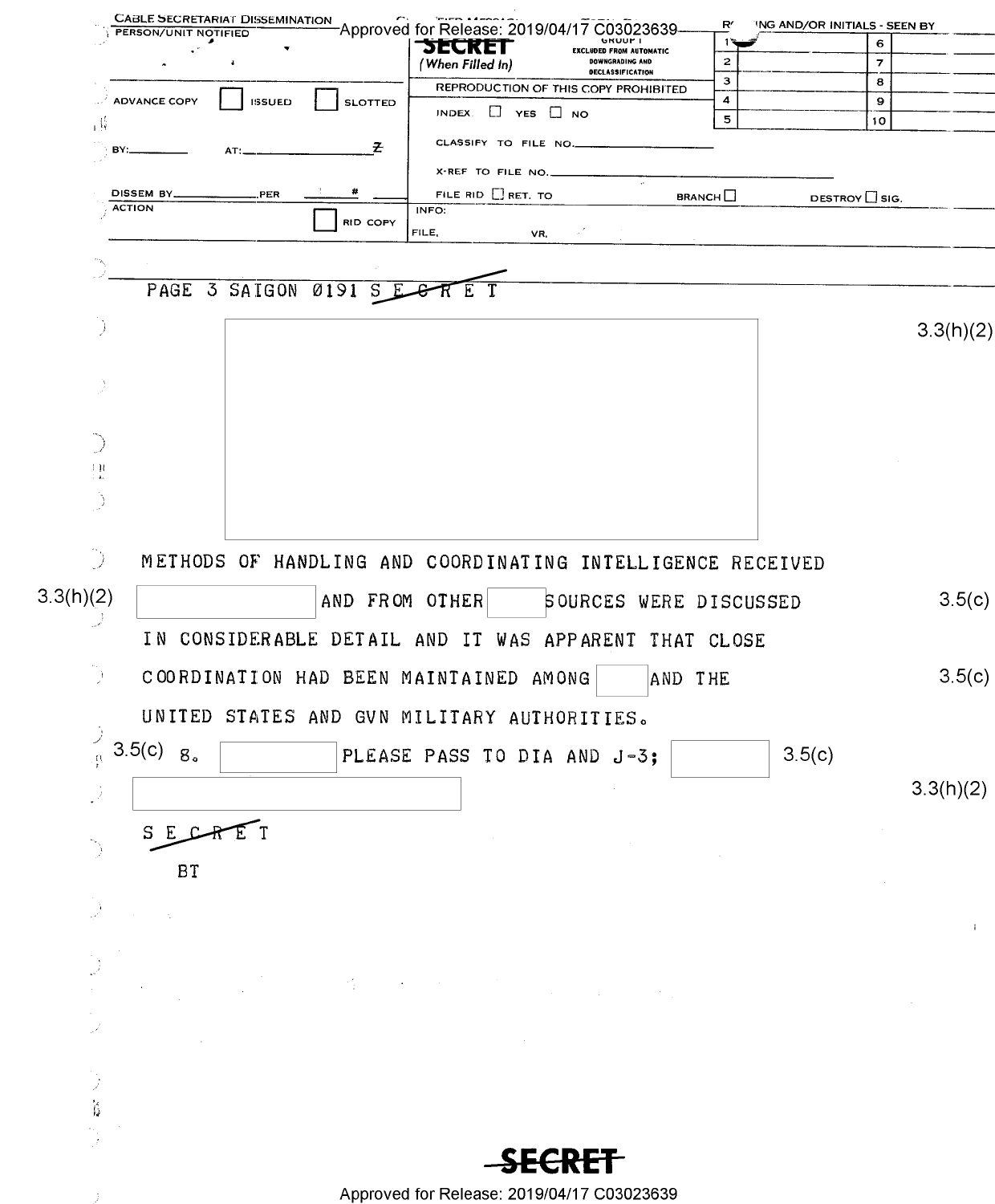|                                                   | CABLE SECRETARIAT DISSEMINATION Approved for Release: 2019/04/17 C03023639/0 OUTING AND/OR INITIALS - SEEN BY |                 |                    |
|---------------------------------------------------|---------------------------------------------------------------------------------------------------------------|-----------------|--------------------|
| PERSON/UNIT NOTIFIED                              | GROUP 1<br><b>SECRET</b><br>EXCLUDED FROM AUTOMATIC<br>DOWNGRADING AND                                        | $\mathbf{z}$    | 6<br>.7            |
| O<br>界費<br>4                                      | (When Filled In)<br><b>DECLASSIFICATION</b><br>REPRODUCTION OF THIS COPY PROHIBITED                           | з               | 8<br>۰             |
| <b>ISSUED</b><br>ADVANCE COPY                     | <b>SLOTTED</b><br>$\Box$ YES $\Box$ NO<br>INDEX:                                                              | 4<br>5          | 10                 |
| <u> 1405 </u><br>В۲                               | CLASSIFY TO FILE NO<br>$\mathbf{z}$                                                                           |                 |                    |
|                                                   | X-REF TO FILE NO.                                                                                             | BRANCH          | DESTROY LSIG.      |
| <u>CK (</u><br>PER.<br>DISSEM BY<br><b>ACTION</b> | FILE RID $\Box$ RET. TO<br>INFO:<br><b>RID COPY</b>                                                           |                 |                    |
| $\chi$ (<br>$\mathcal{O}$                         | VR,<br>FILE,                                                                                                  |                 |                    |
|                                                   | 0228<br>MAR 68 CITE SAIGON                                                                                    |                 |                    |
| 2103352<br>S<br>Ε<br>C                            |                                                                                                               |                 | 21 MAR 58 IN 75107 |
| PRIORITY<br>€Ĵ                                    | INFO DIRECTOR                                                                                                 |                 | 3.5(c)             |
| 19)                                               |                                                                                                               |                 | 3.5(c)             |
| REF:                                              | HONOLULU 6725 CITY 37326)                                                                                     |                 |                    |
| 3.5(c)<br>$\bigcup$                               | HAPPY TO MEET                                                                                                 | SCHEDULED<br>AT |                    |
| TIME ASSUMING PLANE CONNECTIONS MET.              | 3.5(c)                                                                                                        |                 |                    |
| D                                                 |                                                                                                               |                 |                    |
| SECRET                                            |                                                                                                               |                 |                    |
| BT<br>$\frac{1}{4}$ , $\frac{1}{2}$               |                                                                                                               |                 |                    |
|                                                   |                                                                                                               |                 |                    |
| $\bigoplus_{i=1}^{n}$                             |                                                                                                               |                 |                    |
|                                                   |                                                                                                               |                 |                    |
| 推进<br>Ä                                           |                                                                                                               |                 |                    |
|                                                   |                                                                                                               |                 |                    |
|                                                   |                                                                                                               |                 |                    |
| $\{ \cdot \}$                                     |                                                                                                               |                 |                    |
|                                                   | $\sim 10^{-10}$                                                                                               |                 |                    |
| $\mathcal{L}^{\mathcal{A}}$                       |                                                                                                               |                 |                    |
|                                                   |                                                                                                               |                 |                    |
|                                                   |                                                                                                               |                 |                    |
|                                                   |                                                                                                               |                 |                    |
|                                                   |                                                                                                               |                 |                    |
|                                                   |                                                                                                               |                 |                    |
|                                                   |                                                                                                               |                 |                    |
|                                                   |                                                                                                               |                 |                    |
|                                                   |                                                                                                               |                 |                    |
|                                                   | Approved for Release: 2019/04/17 C03023639                                                                    |                 |                    |